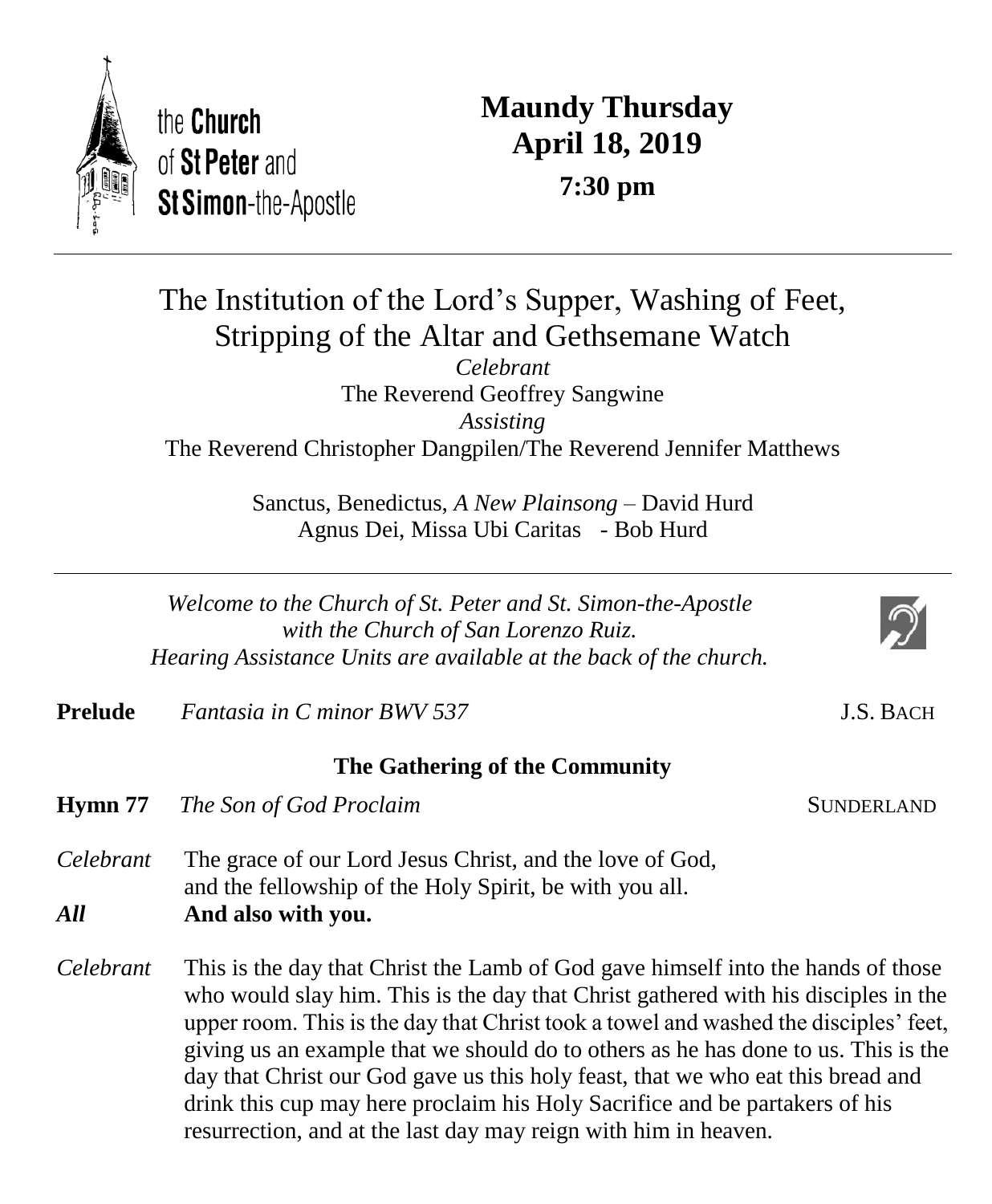# **The Collect**

*Celebrant* O God, your Son Jesus Christ has left to us this meal of bread and wine in which we share his body and his blood. May we who celebrate this sign of his great love show in our lives the fruits of his redemption; through Jesus Christ our Lord, who lives and reigns with you and the Holy Spirit, one God, now and for ever. **Amen.** 

# **The Proclamation of the Word**

**Old Testament Lesson:** Exodus 12.1-14 *Read by Darla Reyes*

*Reader:* A reading from the Book of Exodus.

The Lord said to Moses and Aaron in the land of Egypt: This month shall mark for you the beginning of months; it shall be the first month of the year for you. Tell the whole congregation of Israel that on the tenth of this month they are to take a lamb for each family, a lamb for each household. If a household is too small for a whole lamb, it shall join its closest neighbour in obtaining one; the lamb shall be divided in proportion to the number of people who eat of it. Your lamb shall be without blemish, a year-old male; you may take it from the sheep or from the goats. You shall keep it until the fourteenth day of this month; then the whole assembled congregation of Israel shall slaughter it at twilight. They shall take some of the blood and put it on the two doorposts and the lintel of the houses in which they eat it. They shall eat the lamb that same night; they shall eat it roasted over the fire with unleavened bread and bitter herbs. Do not eat any of it raw or boiled in water, but roasted over the fire, with its head, legs, and inner organs. You shall let none of it remain until the morning; anything that remains until the morning you shall burn. This is how you shall eat it: your loins girded, your sandals on your feet, and your staff in your hand; and you shall eat it hurriedly. It is the Passover of the Lord. For I will pass through the land of Egypt that night, and I will strike down every firstborn in the land of Egypt, both human beings and animals; on all the gods of Egypt I will execute judgements: I am the Lord. The blood shall be a sign for you on the houses where you live: when I see the blood, I will pass over you, and no plague shall destroy you when I strike the land of Egypt. This day shall be a day of remembrance for you. You shall celebrate it as a festival to the Lord; throughout your generations you shall observe it as a perpetual ordinance.

*Reader* The word of the Lord. *All* **Thanks be to God.**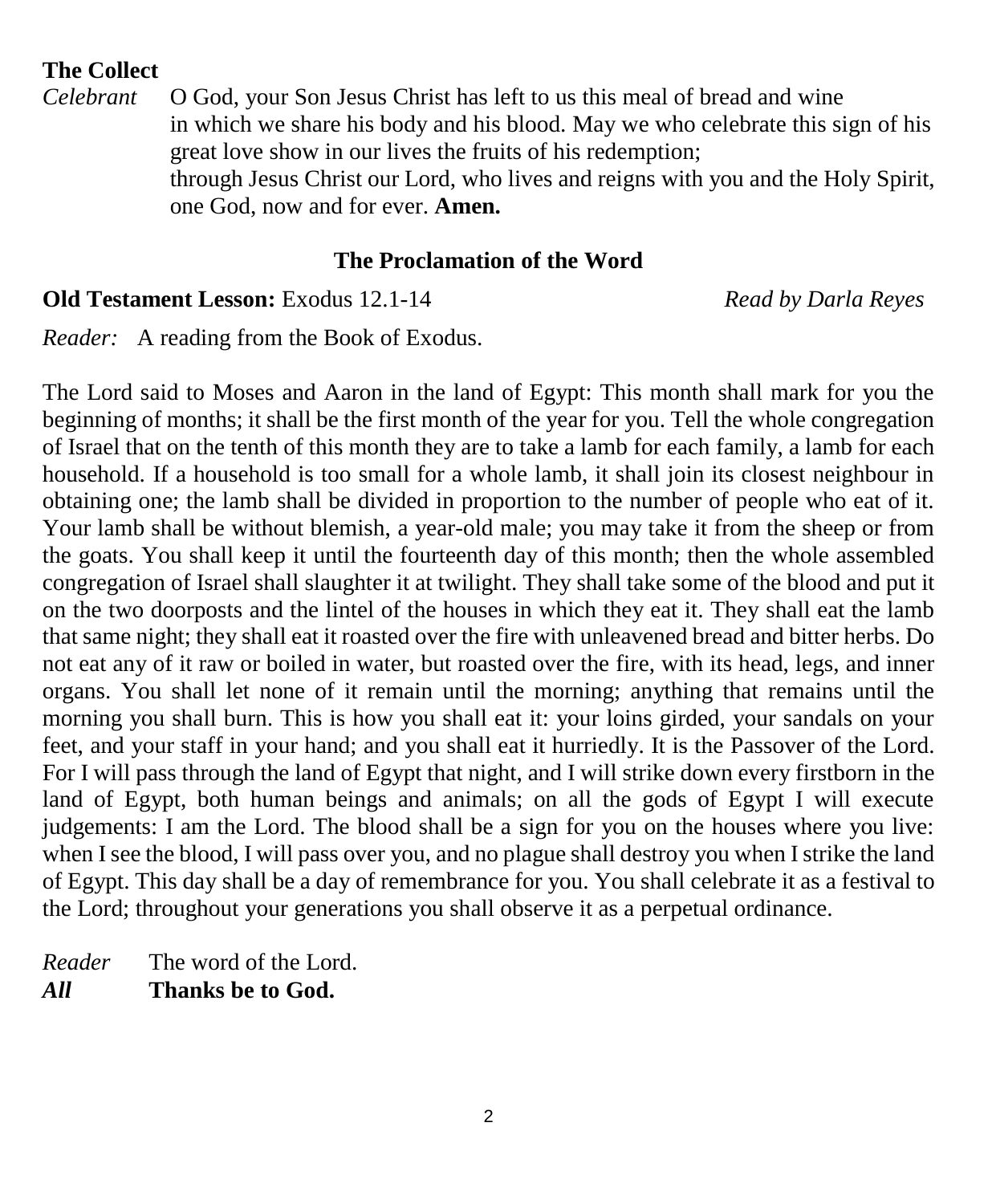**Psalm 116. 1, 11-18** *sung by all. Please remain seated.*



**Second Lesson:** 1 Corinthians 11.23-26 *Read by The Reverend Jennifer Matthews*

*Reader:* A reading from Paul's first Epistle to the Corinthians.

For I received from the Lord what I also handed on to you, that the Lord Jesus on the night when he was betrayed took a loaf of bread, and when he had given thanks, he broke it and said, 'This is my body that is for you. Do this in remembrance of me.' In the same way he took the cup also, after supper, saying, 'This cup is the new covenant in my blood. Do this, as often as you drink it, in remembrance of me.' For as often as you eat this bread and drink the cup, you proclaim the Lord's death until he comes.

*Reader* The Word of the Lord! *All* **Thanks be to God.**

**Gradual Hymn 439** *Blest are the pure in heart* FRANCONIA

*Please remain standing and turn to face the gospeller in the aisle.*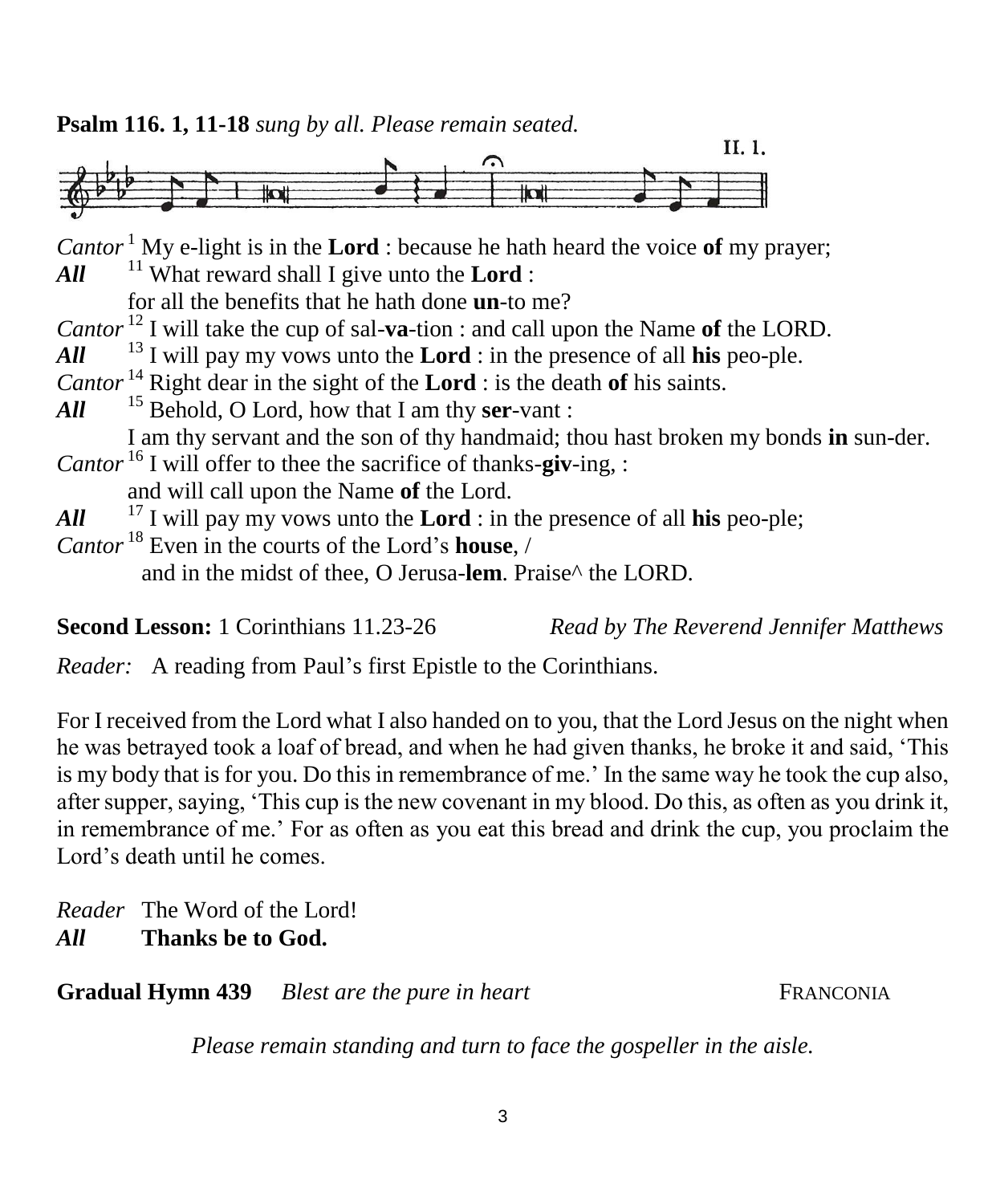# **The Holy Gospel:** John 13.1-17, 31b-35

|           | <i>Gospeller</i> The Lord be with you                      |
|-----------|------------------------------------------------------------|
| All       | And also with you.                                         |
| Gospeller | The Gospel of our Lord Jesus Christ according to St. John. |
| All       | Glory to you, Lord Jesus Christ.                           |

Now before the festival of the Passover, Jesus knew that his hour had come to depart from this world and go to the Father. Having loved his own who were in the world, he loved them to the end. The devil had already put it into the heart of Judas son of Simon Iscariot to betray him. And during supper Jesus, knowing that the Father had given all things into his hands, and that he had come from God and was going to God, got up from the table, took off his outer robe, and tied a towel around himself. Then he poured water into a basin and began to wash the disciples' feet and to wipe them with the towel that was tied around him. He came to Simon Peter, who said to him, 'Lord, are you going to wash my feet?' Jesus answered, 'You do not know now what I am doing, but later you will understand.' Peter said to him, 'You will never wash my feet.' Jesus answered, 'Unless I wash you, you have no share with me.' Simon Peter said to him, 'Lord, not my feet only but also my hands and my head!' Jesus said to him, 'One who has bathed does not need to wash, except for the feet, but is entirely clean. And you are clean, though not all of you.' For he knew who was to betray him; for this reason he said, 'Not all of you are clean.' After he had washed their feet, had put on his robe, and had returned to the table, he said to them, 'Do you know what I have done to you? You call me Teacher and Lord—and you are right, for that is what I am. So if I, your Lord and Teacher, have washed your feet, you also ought to wash one another's feet. For I have set you an example, that you also should do as I have done to you. Very truly, I tell you, servants are not greater than their master, nor are messengers greater than the one who sent them. If you know these things, you are blessed if you do them. When he had gone out, Jesus said, 'Now the Son of Man has been glorified, and God has been glorified in him. If God has been glorified in him, God will also glorify him in himself and will glorify him at once. Little children, I am with you only a little longer. You will look for me; and as I said to the Jews so now I say to you, "Where I am going, you cannot come." I give you a new commandment, that you love one another. Just as I have loved you, you also should love one another. By this everyone will know that you are my disciples, if you have love for one another.'

*Gospeller* The Gospel of Christ. *All* **Praise to you, Lord Jesus Christ.**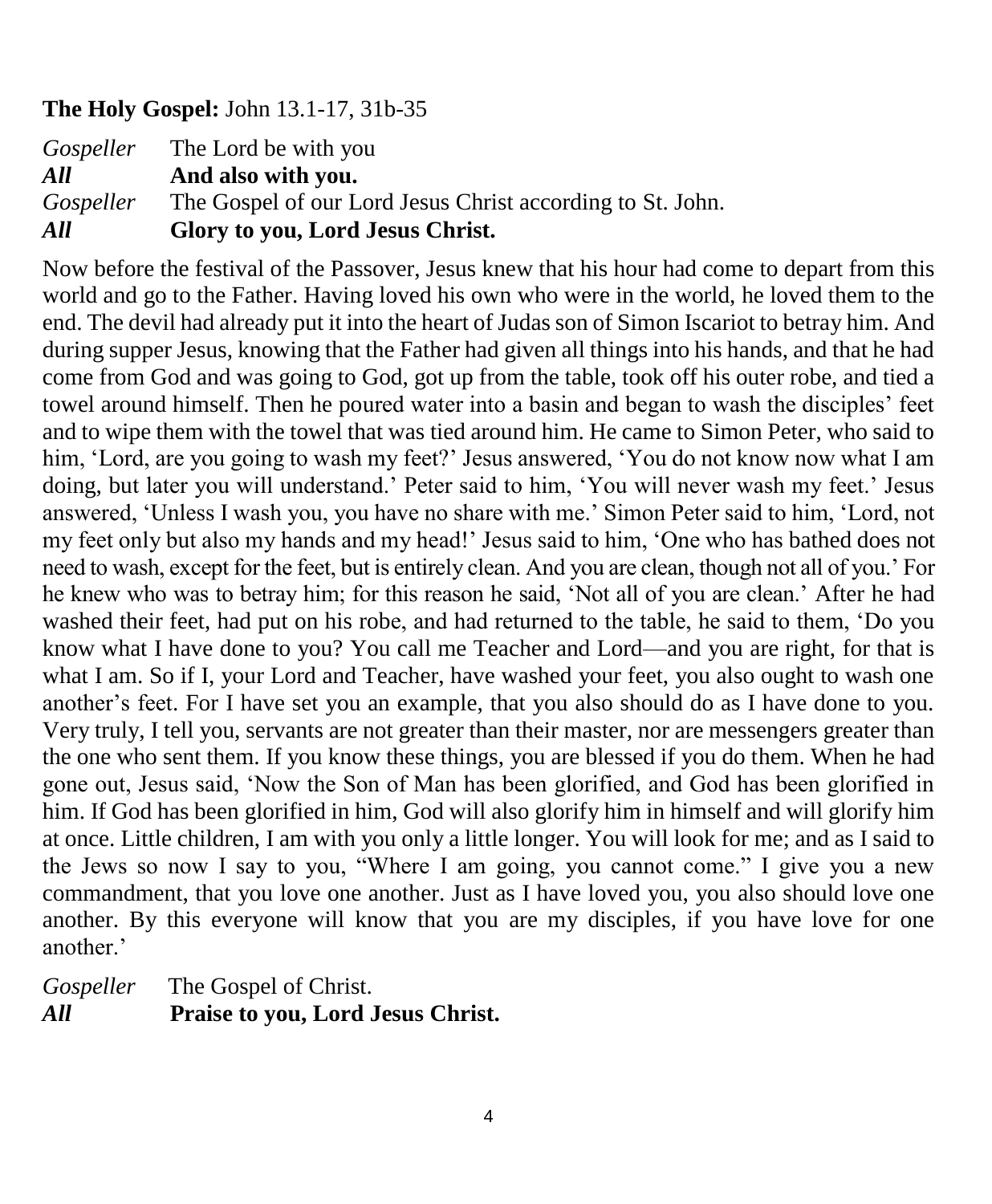# **The Foot Washing**

*Celebrant* Fellow servants of our Lord Jesus Christ, on the night before his death, Jesus set an example for his disciples by washing their feet, an act of humble service. He taught that strength and growth in the life of the kingdom of God come not by power, authority, or even miracle, but by such lowly service. Therefore, I invite you who share in the royal priesthood of Christ, to come forward, that together we may recall whose servant we are by following the example of our Master. But come remembering his admonition that what will be done for you is also to be done by you to others, for "a servant is not greater than his master, nor is one who is sent greater than the one who sent him. If you know these things, blessed are you if you do them."

> *At this time persons are invited forward to have their feet washed. Please remove one sock.*

Solo O Domina Nostra **HENRYK MIKOŁAJ GÓRECKI** Soloist - Danielle Dudycha

**Prayers of the People** *Please stand or kneel. Led by Peggy Needham*

#### **Confession & Absolution**

*The Celebrant invites the confession of sin. Then is said:*

*Celebrant* Most merciful God,

*All* **We confesss that we have sinned against you in thought, word and deed, by what we have done and by what we have left undone. We have not loved you with our whole heart; we have not loved our neghbours as ourselves. We are truly sorry and we humbly repent. For the sake of your Son, Jesus Christ, have mercy on us and forgive us, that we may delight in your will and walk in your ways, to the glory of your name. Amen.** 

*The Absolution is pronounced.*

#### **The Peace**

*Celebrant* The peace of the Lord be always with you. *All* **And also with you.**

*We invite you to share a sign of peace with those near you – a handshake, slight bow or other form of greeting. Please respect those who wish not to shake hands.*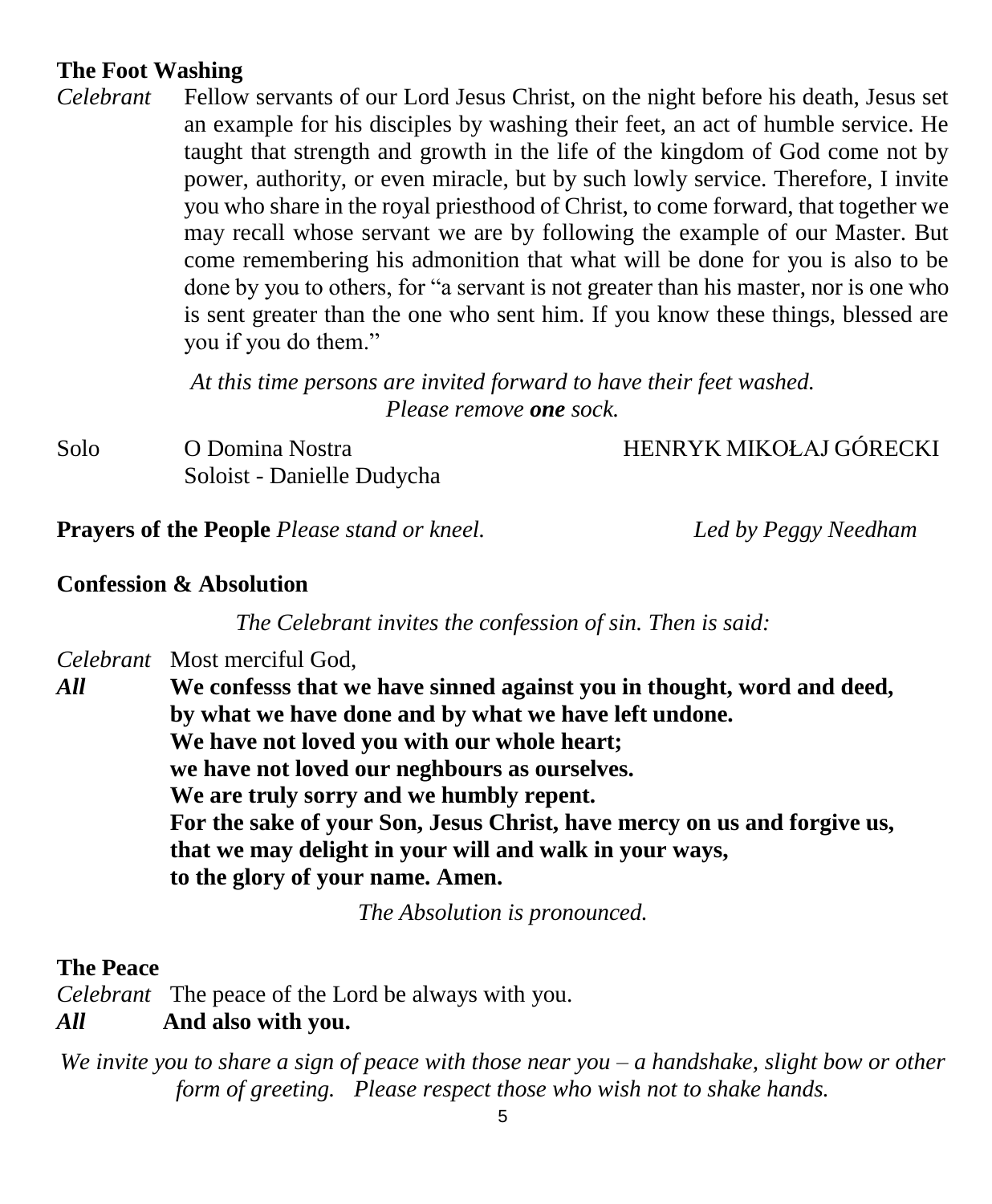#### **The Celebration of the Eucharist**

**Offertory Hymn 57** *Thou, Who at Thy First Eucharist* SONG 1

#### **Prayer over the Gifts**

*Celebrant* Father, we spread this table to remember the loving sacrifice of Jesus Christ, your Son. Accept all we offer you this day. Bind us together in his love and in the love he has commanded us to bring one another; through Jesus Christ our Lord. **Amen.**

#### **The Great Thanksgiving**

*Celebrant* The Lord be with you.

*All* **And also with you.**

*Celebrant* Lift up your hearts.

*All* **We lift them to the Lord.**

*Celebrant* Let us give thanks to the Lord our God.

# *All* **It is right to give our thanks and praise.**

#### *The Celebrant continues with the preface:*

It is right to glorify you, Father, and to give you thanks; for you alone are God, living and true, dwelling in light inaccessible from before time and for ever. Fountain of life and source of all goodness, you made all things and fill them with your blessing; you created them to rejoice in the splendour of your radiance. Countless throngs of angels stand before you to serve you night and day, and, beholding your presence, they offer you unceasing praise. Joining with them, and giving voice to every creature under heaven, we acclaim you, and glorify your name, as we sing,

*All* **Holy, holy, holy Lord, God of power and might, CP#689 heaven and earth are full of your glory. Hosanna in the highest.**

**Blessed is he who comes in the name of the Lord. Hosanna in the highest.** We acclaim you, holy Lord, glorious in power; your mighty works reveal your wisdom and love. You formed us in your own image, giving the whole world into our care, so that, in obedience to you, our creator, we might rule and serve all your creatures. When our disobedience took us far from you, you did not abandon us to the power of death. In your mercy you came to our help, so that in seeking you we might find you. Again and again you called us into covenant with you, and through the prophets you taught us to hope for salvation. Father, you loved the world so much that in the fullness of time you sent your only Son to be our Saviour. Incarnate by the Holy Spirit, born of the Virgin Mary, he lived as one of us, yet without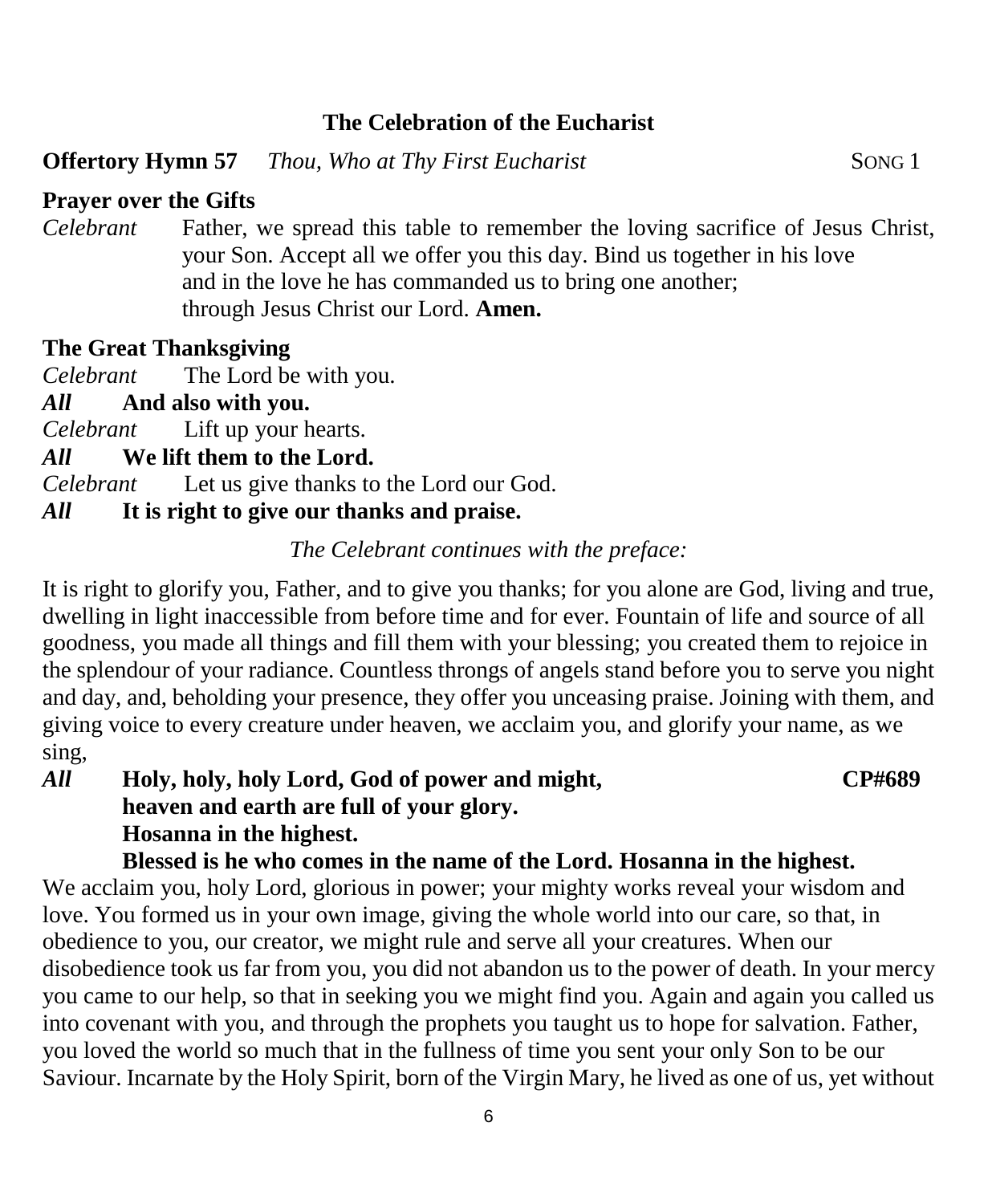sin. To the poor he proclaimed the good news of salvation; to prisoners, freedom; to the sorrowful, joy. To fulfil your purpose, he gave himself up to death and, rising from the grave, destroyed death and made the whole creation new. And that we might live no longer for ourselves, but for him who died and rose for us, he sent the Holy Spirit, his own first gift for those who believe, to complete his work in the world, and to bring to fulfilment the sanctification of all. When the hour had come for him to be glorified by you, his heavenly Father, having loved his own who were in the world, he loved them to the end: at supper with them he took bread; and when he had given thanks to you, he broke it, and gave it to his disciples, and said, "Take, eat: this is my body which is given for you. Do this for the remembrance of me." After supper he took the cup of wine; and when he had given thanks, he gave it to them, and said, "Drink this, all of you: this is my blood of the new covenant, which is shed for you and for many for the forgiveness of sins. Whenever you drink it, do this for the remembrance of me." Father, we now celebrate the memorial of our redemption. Recalling Christ's death and descent among the dead, proclaiming his resurrection and ascension to your right hand, awaiting his coming in glory; and offering to you, from the gifts you have given us, this bread and this cup, we praise you and we bless you.

# *All* **We praise you, we bless you, we give thanks to you, and we pray to you, Lord our God.**

Father, we pray that in your goodness and mercy your Holy Spirit may descend upon us, and upon these gifts, sanctifying them and showing them to be holy gifts for your holy people, the bread of life and the cup of salvation, the body and blood of your Son Jesus Christ. Grant that all who share this bread and this cup may become one body and one spirit, a living sacrifice in Christ to the praise of your name. Remember, Lord, your one holy catholic and apostolic Church, redeemed by the blood of your Christ. Reveal its unity, guard its faith, and preserve it in peace. And grant that we may find our inheritance with the Blessed Virgin Mary, with patriarchs, prophets, apostles, and martyrs, with Blessed Peter and Blessed Simon and all the saints who have found favour with you in ages past. We praise you in union with them and give you glory through your Son Jesus Christ our Lord. Through Christ, and with Christ, and in Christ, all honour and glory are yours, almighty God and Father, in the unity of the Holy Spirit, for ever and ever. **Amen.**

# **The Lord's Prayer**

#### **Breaking of the Bread**

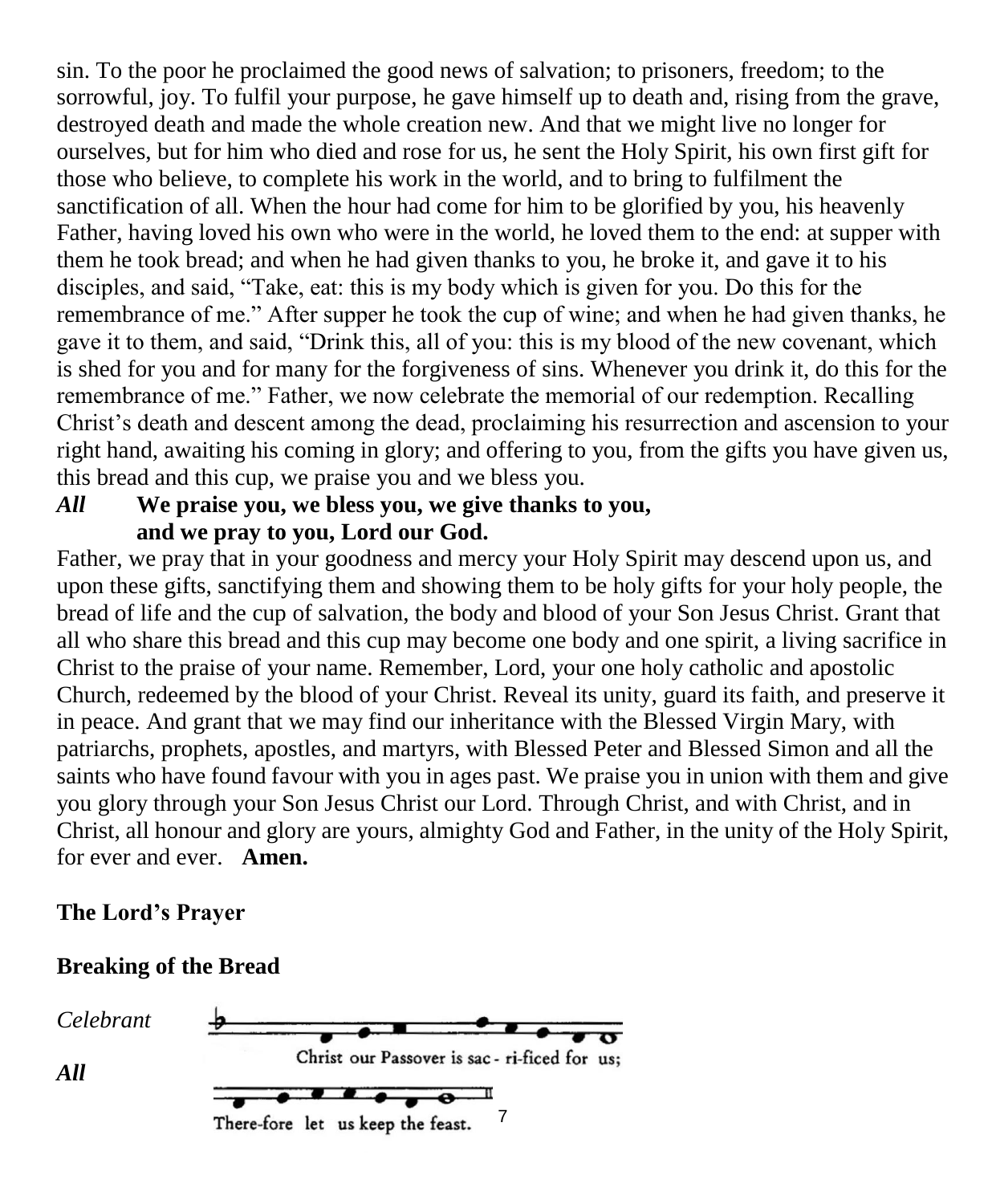#### **The Agnus Dei**

*Choir* Agnus Dei, qui tolis pecata mundi, miserere nobis. *[O Lamb of God, that takest away the sin of the world, have mercy upon us]* Jesus, the Bread of life, you take away the sins of the world… Agnus Dei… Jesus, the Prince of peace*…* Jesus, the Servant of God*…* Jesus, our Paschal Sacrifice*…* Dona nobis pacem *[Grant us your peace]*

#### **Communion**

*All baptized Christians are welcome to receive Communion. Please do not dip the consecrated bread into the wine - Drinking from the chalice is considered safe from the point of view of public health. You are also welcome to receive only the bread, if you prefer. Indicate this by holding your arms crossed over your chest as the chalice passes; this is also a way to receive a blessing rather than communion.*

*Gluten-free communion wafers are available – please let the administering priest know.*

**Hymn 66** *And now, O Father, mindful of thy love* UNDE ET MEMORES

#### **Motet** *Ave Verum Corpus* EDWARD ELGAR

| Ave verum Corpus,         |
|---------------------------|
| Natum ex Maria Virgine,   |
| Vere passum, immolatum    |
| In cruce pro homine,      |
| Cujus latus perforatum    |
| Unda fluxit sanguine:     |
| Esto nobis praegustatum   |
| In mortis examine.        |
| O dulcis, O pie!          |
| O Jesu Fili Mariae. Amen. |

*Hail, real body, born of the Virgin Mary, who truly suffered, sacrificed on the cross for mankind, whose pierced side flowed with water and blood; be unto us the foretaste in the trial of death. O gentle, O holy one! O Jesu, Son of Mary. Amen*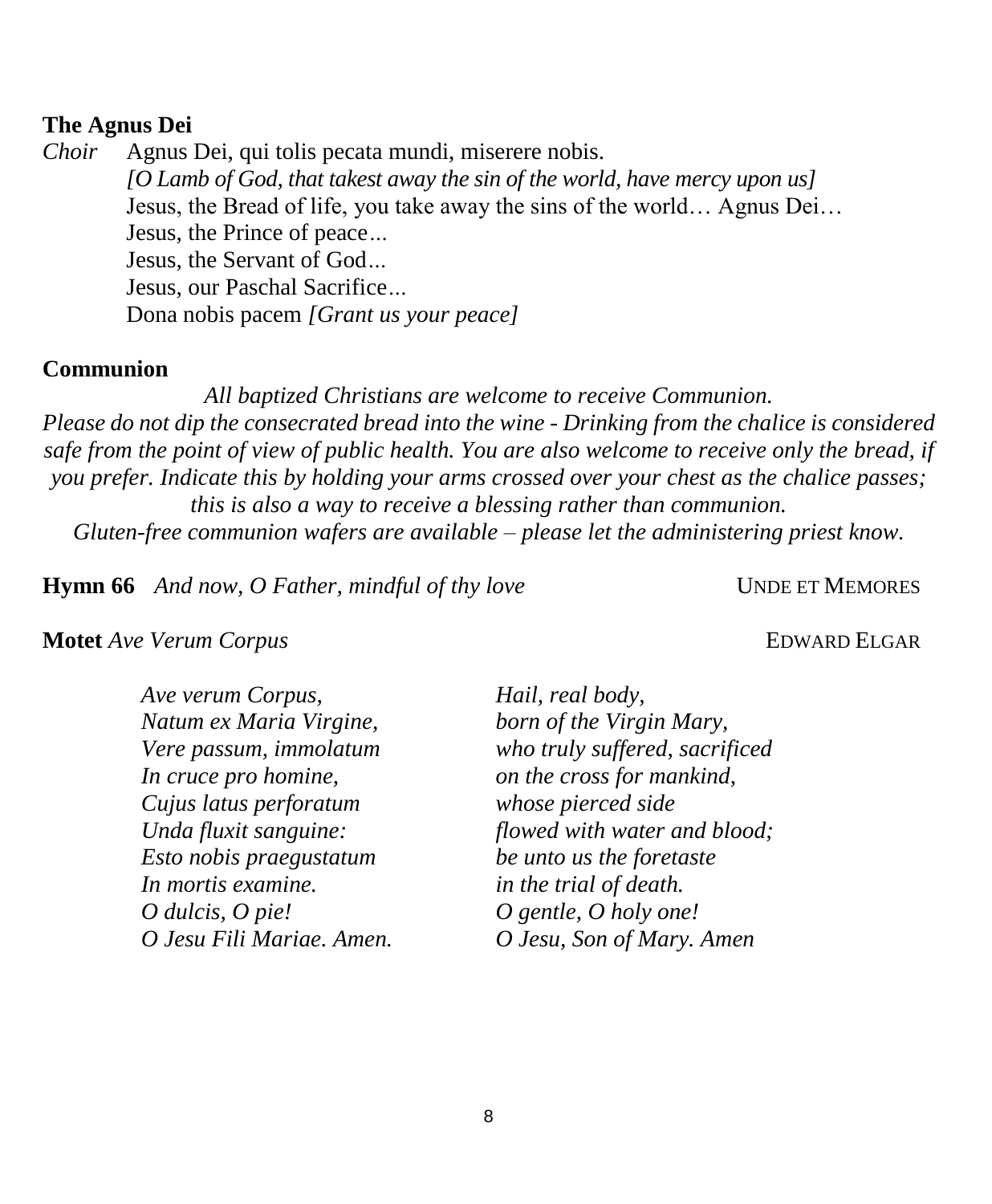#### **Post Communion Prayer** *Please kneel*

*Celebrant* Holy God, source of all love, on the night of his betrayal Jesus gave his disciples a new commandment, to love one another as he loved them. Write this commandment in our hearts; give us the will to serve others as he was the servant of all, who gave his life and died for us, yet is alive and reigns with you and the Holy Spirit, one God, now and for ever. **Amen.**

#### **Procession to the Altar of Repose**

**Hymn 50** *Now, My Tongue, the Mystery Telling* PANGE LINGUA

*During this hymn, the sacrament is taken in procession to the Altar of Repose in the Chapel, which represents the Garden of Gethsemane this night.*

# **The Stripping of the Altar**

**Psalm 22** *sung by the choir and congregation. Please sit.*

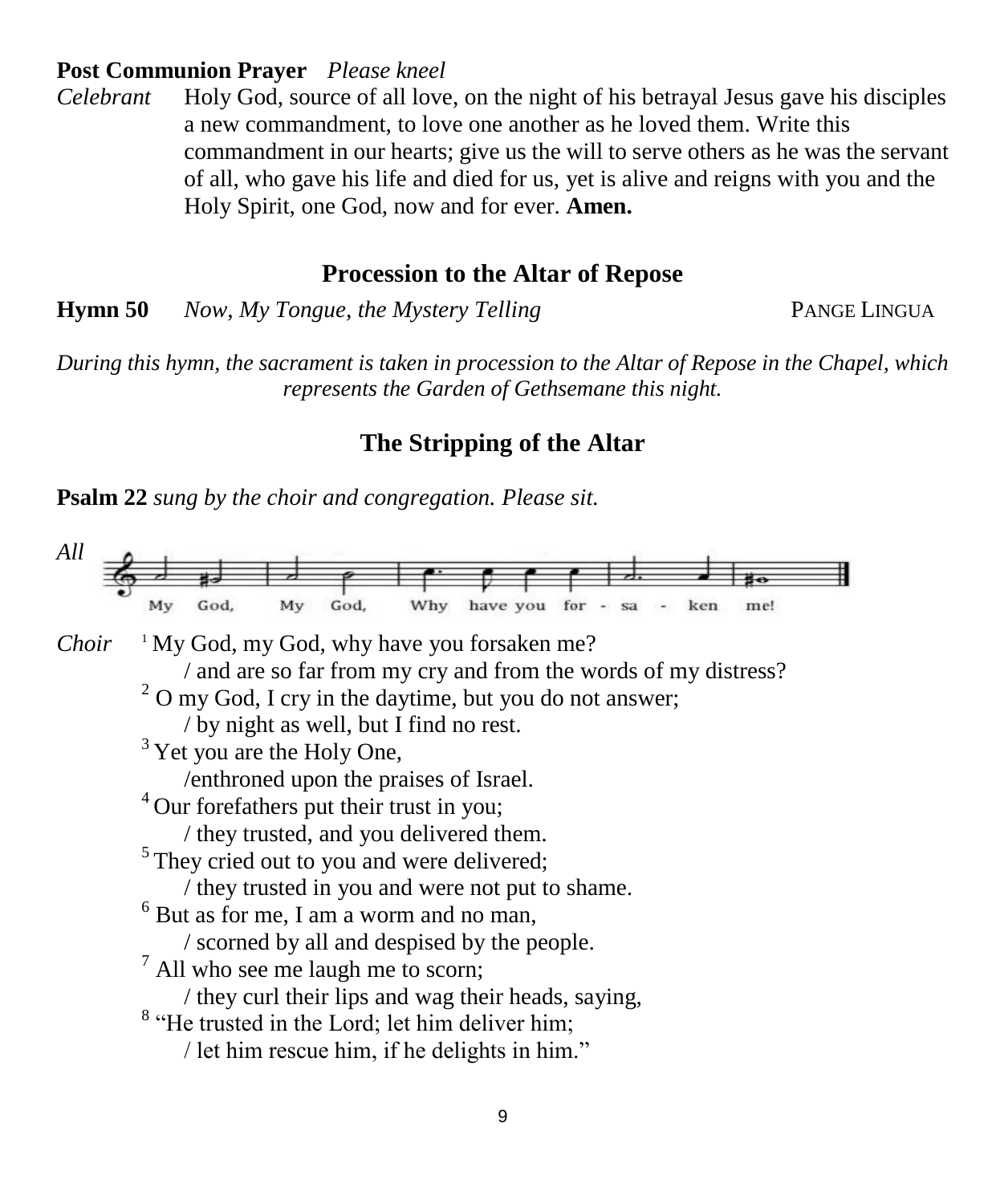